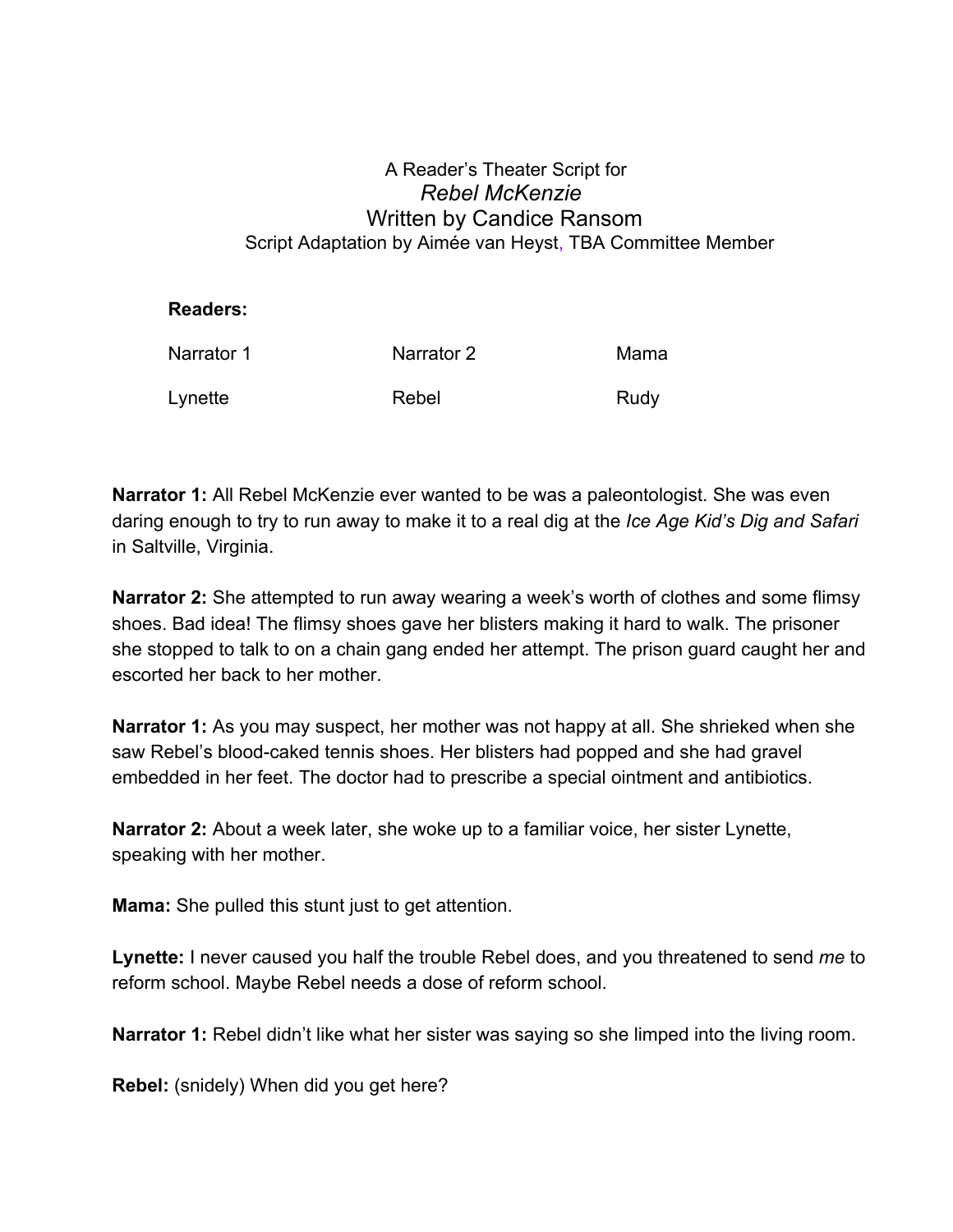**Lynette:** Day before yesterday, nice to see you too.

**Mama:** Lynette's back for good. She's renting in Grandview Estates.

**Rebel**: Really? Great. I guess. But where's Chuck going to race his monster truck? I thought that's why you left Frog Level in the first place.

**Lynette:** (changing the subject) Rebel, say hi to Rudy. It's been donkey's years since you saw him last. (to Rudy) You're a big boy now, aren't you, Poopsy Poodle?

**Rebel:** Hey Rudy. How old are you? Fifteen? Sixteen?

**Rudy**: Aw, Rebel. I'm only seven. (pronounced as "seben")

**Narrator 2:** Trying to get back on topic, Rebel turns her attention to Lynette and asks her…

**Rebel:** Where's Chuck?

**Lynette**: Last I heard, still in Alabama.

**Rudy:** (interjects excitedly) Daddy's racing Mud Hog this weekend.

**Lynette:** (annoyed) Just like he does every weekend. I'm tired of playing second fiddle to a truck on growth hormones. So I packed up Rudy and came back to Virginia.

**Mama:** What are your plans?

**Lynette:** I enrolled in Dot's Pink Palace Beauty Academy. Everybody says I'm good with hair. (determined attitude) I have to stand on my own two feet since I can't put no depends in Chuck. I have to think of Rudy.

**Mama:** Beauty school is fine, but it won't put bread on the table.

**Lynette:** I also got a job as a shampoo girl. But I can't leave Rudy all day while I'm at school in the morning and Hair Magic in the afternoons. (turns to speak to Rebel) That's where you come in, Rebel.

**Rebel:** (suspiciously) Me?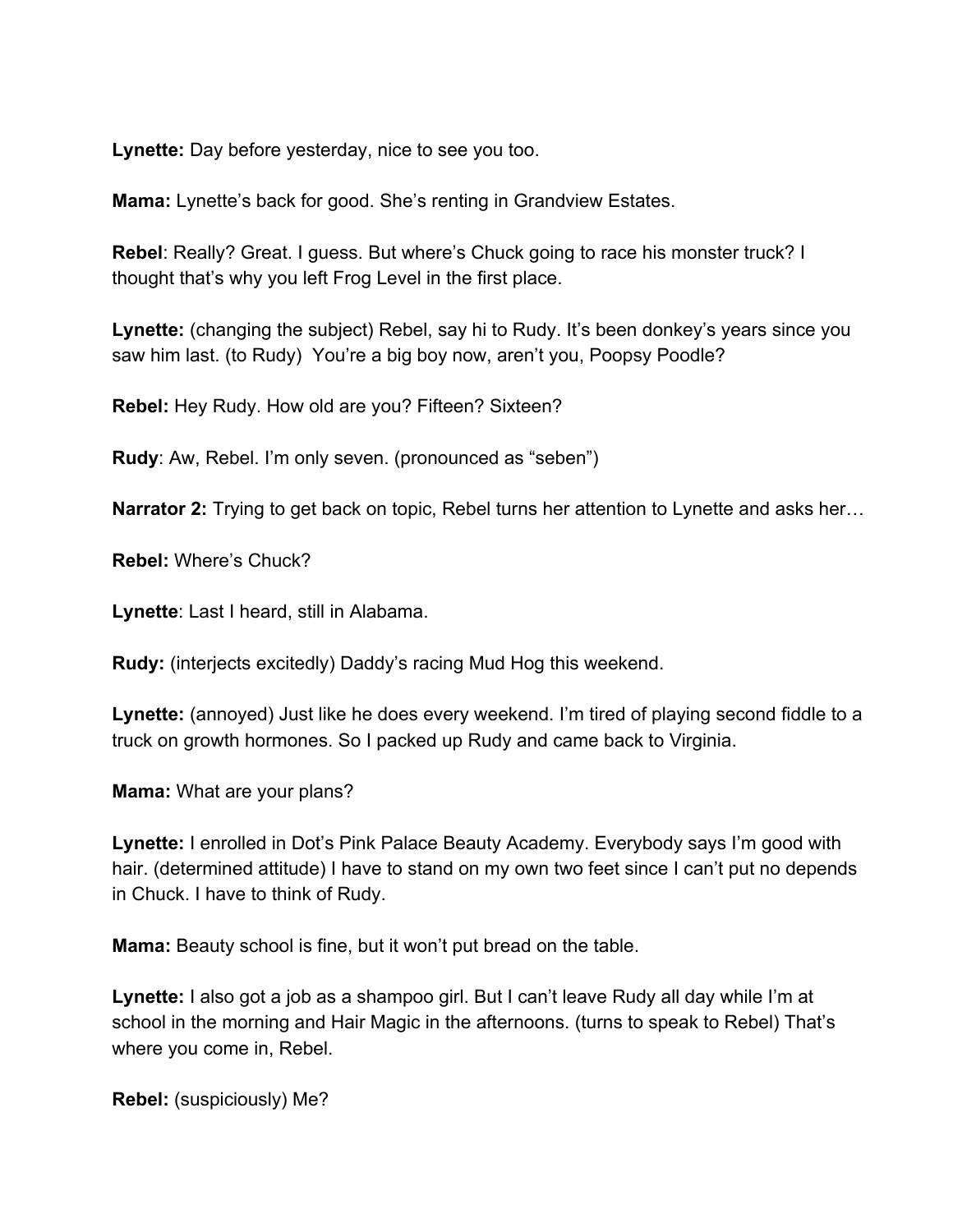**Lynette:** A lady a few mobile homes down keeps an eye on the neighborhood kids, but she's not a full-time babysitter. I need you to live with us this summer and watch Rudy.

**Mama:** (interjects) Rebel's too young.

Lynette: She's twelve! It's time she takes some responsibility, let her work.

**Mama**: I don't know, Rebel's young for her age.

**Rebel:** (defensively) I am not! Don't I have a say in this?

**Mama:** No. I'll call your daddy and see what he thinks.

**Rebel:** (trying to take advantage of the situation) How much will you pay me?

**Lynette:** (bluntly) Nothing. I can't afford it.

**Rebel: (**exasperated) I'm not going to work for nothing! That's slavery!

**Mama:** Okay, Rebel, your daddy says you can go. Lynette, make sure that she uses that cream and changes her bandages.

**Rebel:** (desperately) I'm not going!

**Mama:** You are going. Your sister needs you.

**Narrator 1**: At this point Rebel sees no solution but to go with her sister. Her mother seems too eager to get Rebel out of the house by slapping clothes into a bag and practically pushing her out the door, but then leaned into the car to kiss her cheek.

**Mama:** Behave now, Rebel. Your daddy and I will miss you.

**Rebel:** Don't worry, Mama.

**Narrator 2:** They headed out of town. Grandview Estates was anything but grand. When Rebel referred to it as a trailer park, her sister quickly corrected her.

**Lynette:** Don't say trailer park, we live in a mobile home community.